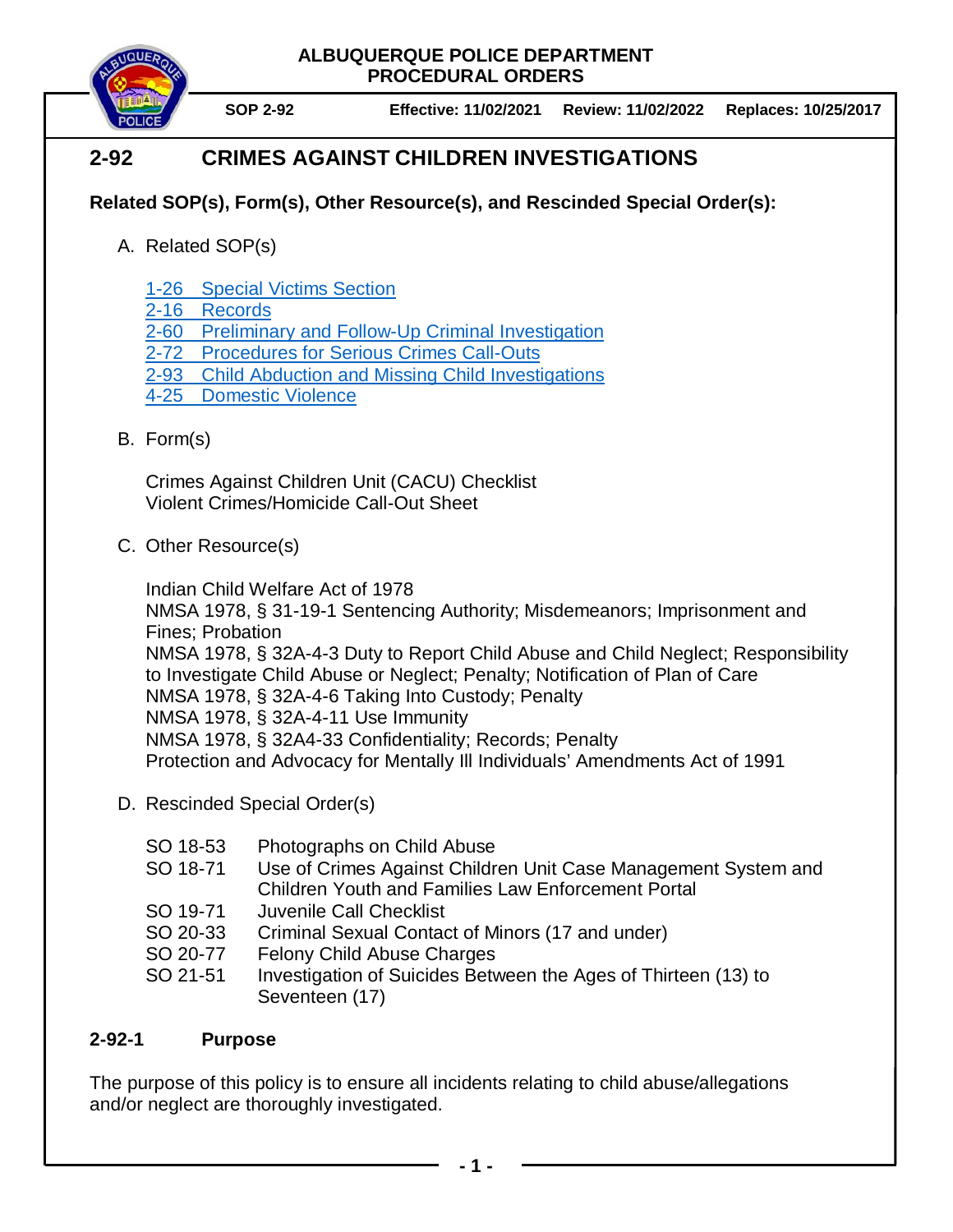**SOP 2-92 Effective: 11/02/2021 Review: 11/02/2022 Replaces: 10/25/2017**

# **2-92-2 Policy**

It is the policy of the Albuquerque Police Department (Department) to provide procedures for Department personnel when responding to incidents involving crimes against children, in addition to determining if a Crimes Against Children Unit Detective is required for assistance.

# **2-92-3 Definition**

A. Drug Exposure

Occurs when medicine or other substances are introduced or ingested into the human body that can have a physiological effect which could be harmful or life-threatening.

B. Great Bodily Harm

Great bodily harm means an injury to a person which creates a high probability of death, or, results in serious disfigurement or results in loss of any member or organ of the body or results in permanent or prolonged impairment of the use of any member or organ of the body.

C. Strangulation

The unlawful touching or application of force to another person's neck or throat with intent to injure that person and in a manner whereby great bodily harm or death can be inflicted, the result of which impedes the person's normal breathing or blood circulation.

D. Sudden Unexpected Death in Infancy (SUDI)

The sudden and unexpected death of a baby less than one (1) year old in which the cause was not obvious before the investigation.

E. Suffocation

The unlawful touching or application of force that blocks the nose or mouth of another person with the intent to injure that person and in a manner whereby great bodily harm or death can be inflicted, the result of which impedes the person's normal breathing or blood circulation.

#### **2-92-4 Procedures 7**

- A. Inter-Agency Cooperation
	- 1. Department personnel shall work in close cooperation with the New Mexico Children, Youth, and Families Department (CYFD). CYFD and the District Attorney's Office (DA) for the protection of victims and the prosecution of offenders.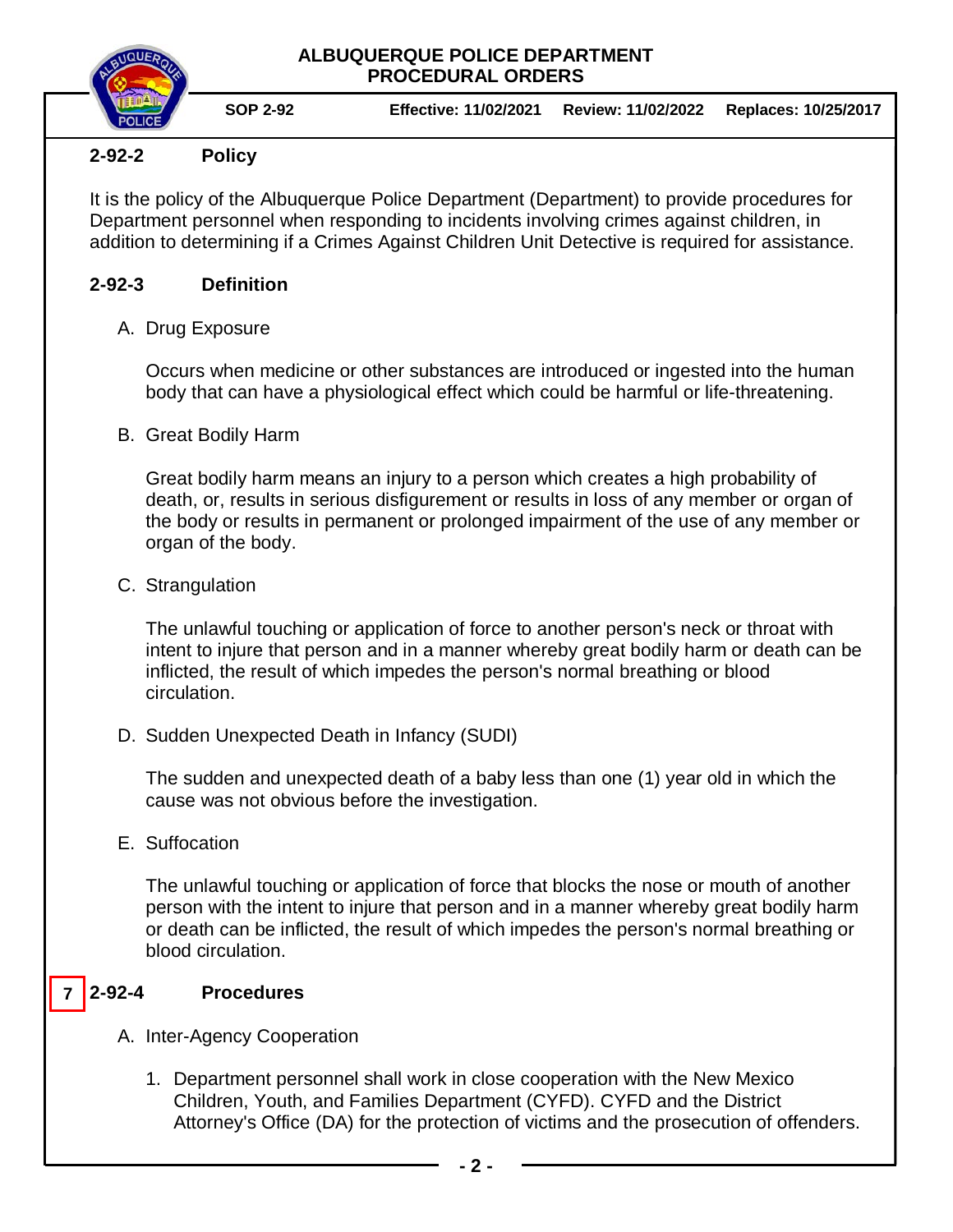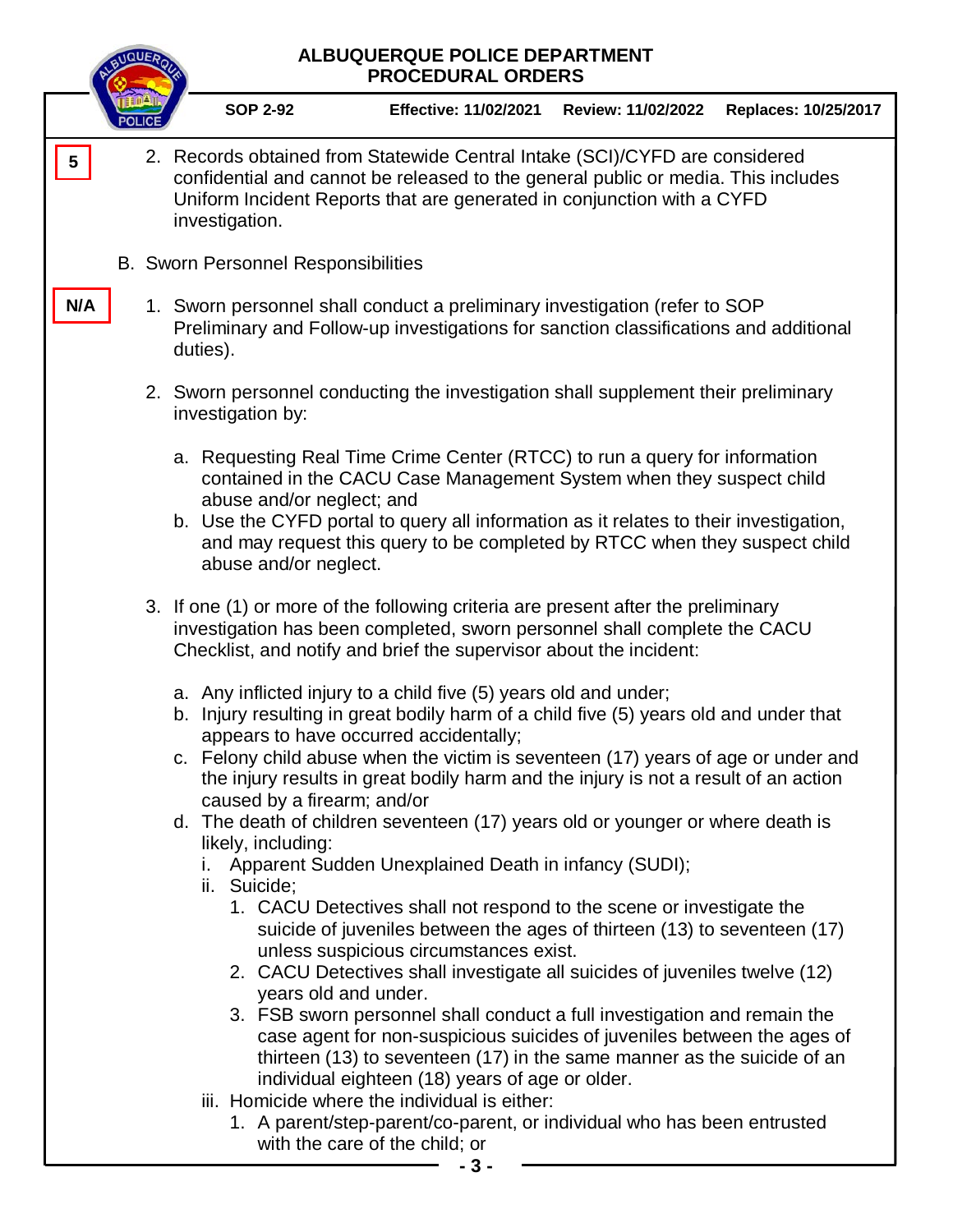

- 2. A significant other of the parent who currently resides where the victim lives;
- iv. Any accidental death;
- v. Drug or alcohol overdose; or
- vi. Apparent natural death.
- e. Criminal sexual contact and criminal sexual penetration, including:
	- i. Where the victim is twelve (12) years old and younger at the time the incident is reported to police; and
	- ii. Where the victim is thirteen (13) through seventeen (17) years old at the time the incident is reported to police and where the suspect is either a:
		- 1. Parent/step-parent/co-parent, or individual who has been entrusted with the care of the child;
		- 2. Significant other of the parent who currently resides where the victim lives; or
		- 3. A sibling or step-sibling.
- f. Felony level child abuse when a search and/or arrest warrant is required;
- g. Active drug exposure; and
	- i. Children twelve (12) years old and under;
	- ii. Immediate medical attention is necessary; and
	- iii. This does not include infants born drug exposed.
- h. Delayed drug exposure.
	- i. Children twelve (12) years old and under at the time of the report; and
	- ii. The child received documented medical treatment from a licensed or certified professional.
- 4. If the child sustains great bodily harm, sworn personnel shall have the child transported by ambulance to a hospital.
- 5. When physical injuries are located on a child's body, sworn personnel shall request a Crime Scene Specialist (CSS) to photograph the injuries, including injuries to the genitals.
- 6. Victims of child abuse may be photographed in all cases without the consent of their parent or legal guardian.
- 7. Sworn personnel shall notify Metro Traffic Division personnel in instances where a child's death is the exclusive result of a traffic crash. Where there was no intent to harm a child, Metro Traffic Division personnel shall retain case responsibility.
	- a. Sworn personnel shall retain case responsibility in instances where child abuse charges are filed as the result of driving while under the influence (DWI).
- C. Sworn Personnel Case Responsibility

**6**

1. Sworn personnel shall complete the case and forward it to the DA's Office when the case meets any of the following criteria: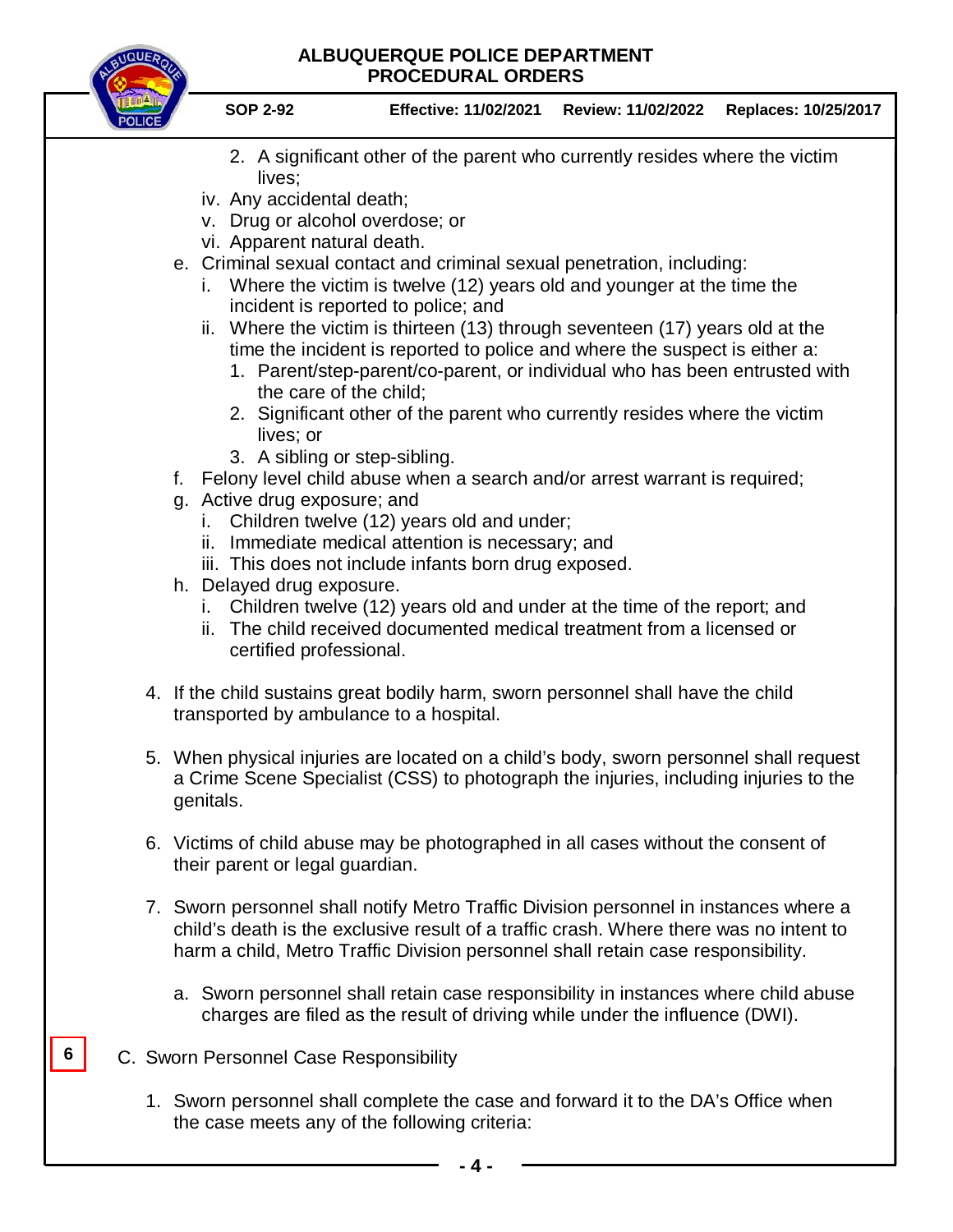

**SOP 2-92 Effective: 11/02/2021 Review: 11/02/2022 Replaces: 10/25/2017**

- a. A person is in custody and they have probable cause for an arrest;
- b. A case includes identification of the suspect(s) and there is no further investigation needed; and/or
- c. No search or arrest warrant is needed.
- 2. Before making an arrest for child abuse, sworn personnel should consider the safety and protection of the child and, when possible, remove them from the environment or ensure they do not witness the arrest.
- 3. Sworn personnel shall complete a Uniform Incident Report and/or supplemental narrative report on all cases involving alleged/suspected or confirmed child abuse, neglect, abandonment, or cruelty to children incidents/cases.
	- a. Sworn personnel shall select the "nature of call" as either being:
		- i. "CHILD ABU-Child/Abandonment"; or
		- ii. "CHILD INC-Child Abuse Incident ONLY".
- 4. Sworn personnel shall complete the SCI/CYFD Referral Process
	- a. If through the investigation the information leads to no new allegations of neglect, abuse, or new victims, sworn personnel are directed to email their report to SCI/CYFD via [mailto:sci.lereports@state.nm.us.](mailto:sci.lereports@state.nm.us) Sworn personnel are not authorized to fax or mail reports to SCI.
	- b. If one (1) of the two (2) criteria listed below are met, sworn personnel are directed to immediately call SCI to report the new abuse, neglect, or identified victim at #SAFE (#7233) or (855) 333-7233.
		- i. New allegations of neglect or abuse are identified through investigation that are unrelated to the initial reported allegation.
		- ii. New victim(s) are identified through investigation.
	- c. Sworn personnel shall email all Uniform Incident Reports to SCI/CYFD within forty-eight (48) hours, consistent with NMSA 1978, § 32A-4-3.
- 5. Sworn personnel shall categorize their on-body recording device (OBRD) footage captured during the performance of law enforcement duties involving allegations of child abuse, neglect, and welfare checks in the Evidence.com lapel storage system as "evidentiary".
- D. Supervisor Responsibilities
	- 1. The investigating officer's supervisor shall ensure the CACU Checklist was properly completed when the incident has met one (1) or more of the criteria listed above.
	- 2. If the criteria have been met, they shall request through the Emergency Communications Center (ECC) the on-call CACU Detective's phone number; then notify the CACU Detective immediately.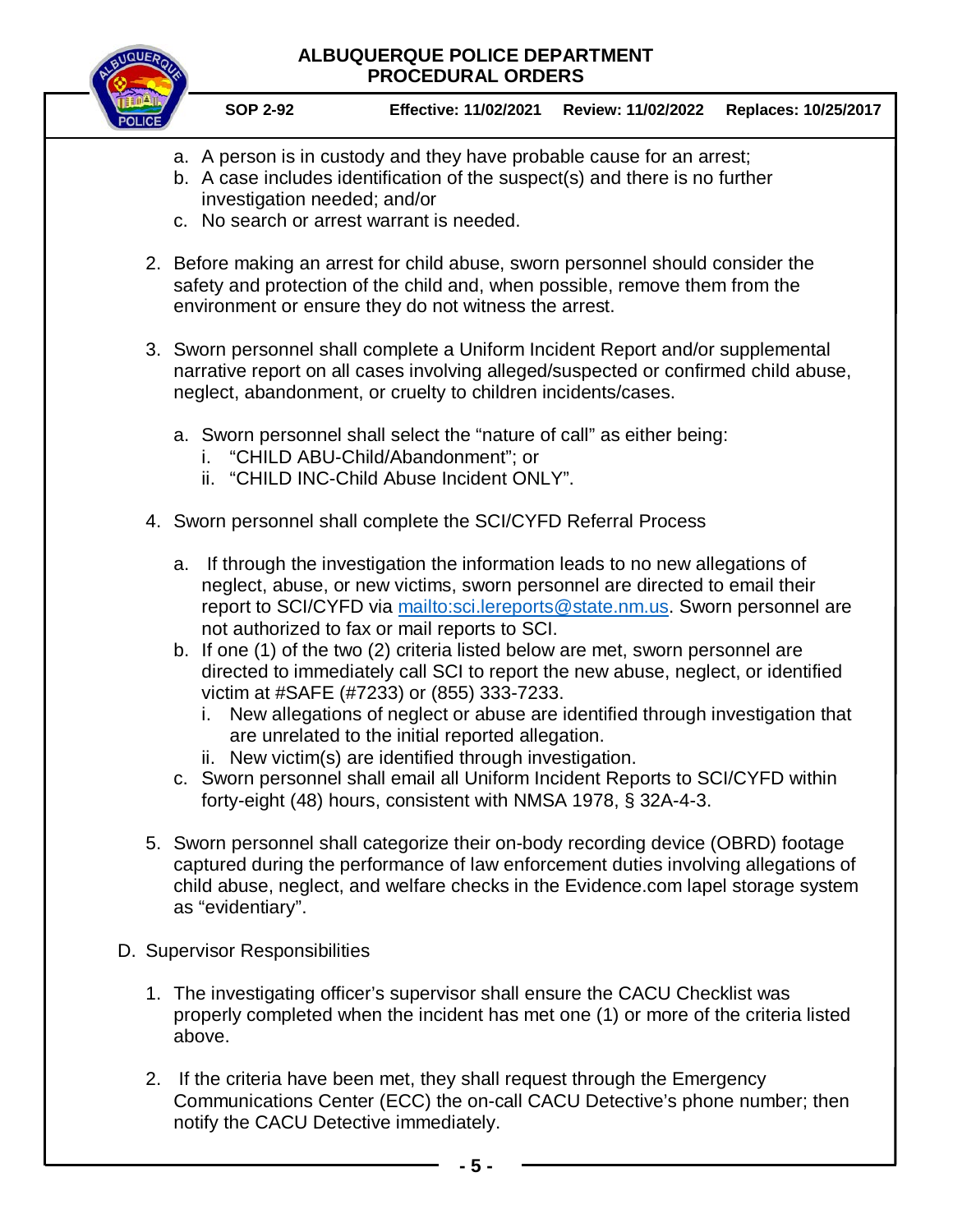|   | ALBUQUERQUE POLICE DEPARTMENT<br><b>PROCEDURAL ORDERS</b>                                                                                                                                                                                                                                                                                            |
|---|------------------------------------------------------------------------------------------------------------------------------------------------------------------------------------------------------------------------------------------------------------------------------------------------------------------------------------------------------|
|   | <b>SOP 2-92</b><br>Effective: 11/02/2021    Review: 11/02/2022<br>Replaces: 10/25/2017                                                                                                                                                                                                                                                               |
|   | 3. The CACU Detective shall respond consistent with the procedures outlined in SOP<br>Special Victims Section.                                                                                                                                                                                                                                       |
|   | E. For interviews with alleged victims or witnesses, twelve (12) years old and under:                                                                                                                                                                                                                                                                |
|   | 1. Sworn personnel may conduct basic preliminary interviews with an alleged victim<br>or witness while on scene; and                                                                                                                                                                                                                                 |
|   | 2. Sworn personnel and detectives may utilize a professional forensic safe house<br>interview when necessary.                                                                                                                                                                                                                                        |
|   | a. The investigating officer/detective requesting the safe house interview shall be<br>responsible for attending the scheduled interview.<br>The investigating officer/detective may have a designee attend the interview.                                                                                                                           |
| 6 | F. Procedures for Taking Custody and/or Placement of a Child                                                                                                                                                                                                                                                                                         |
|   | 1. Sworn personnel shall request SCI/CYFD contact information from ECC and<br>request a CYFD caseworker to respond to the scene through SCI.                                                                                                                                                                                                         |
|   | a. Sworn personnel shall provide SCI with the following information when<br>applicable:<br>The alleged victim identifying information;<br>The alleged suspect identifying information;<br>ii.<br>iii. The Identifying Information for all individuals residing in same location as the<br>alleged victim; and<br>iv. A summary of the investigation. |
|   | 2. Sworn personnel shall act in accordance with NMSA 1978, § 32A-4-6 when a child<br>is held or taken into custody.                                                                                                                                                                                                                                  |
|   | a. Sworn personnel have the legal right to prevent the removal of the child from<br>hospital care in cases when the officer reasonably believes:<br>The parents are directly responsible for the injuries to the child; and/or<br>ii. The child's physical and/or emotional well-being appears to be in imminent<br>danger.                          |
|   | 3. If the child is to be placed with a family member, relative, or other placement, the<br>investigating officer/detective shall conduct a criminal background check of the<br>person with whom the child is to be placed. The criminal/background checks shall<br>include, but are not limited to:                                                  |
|   | a. CYFD portal information;<br>b. Wants and warrants information;<br>c. New Mexico court information;                                                                                                                                                                                                                                                |

- d. Law enforcement involvement history; and
- e. Police databases.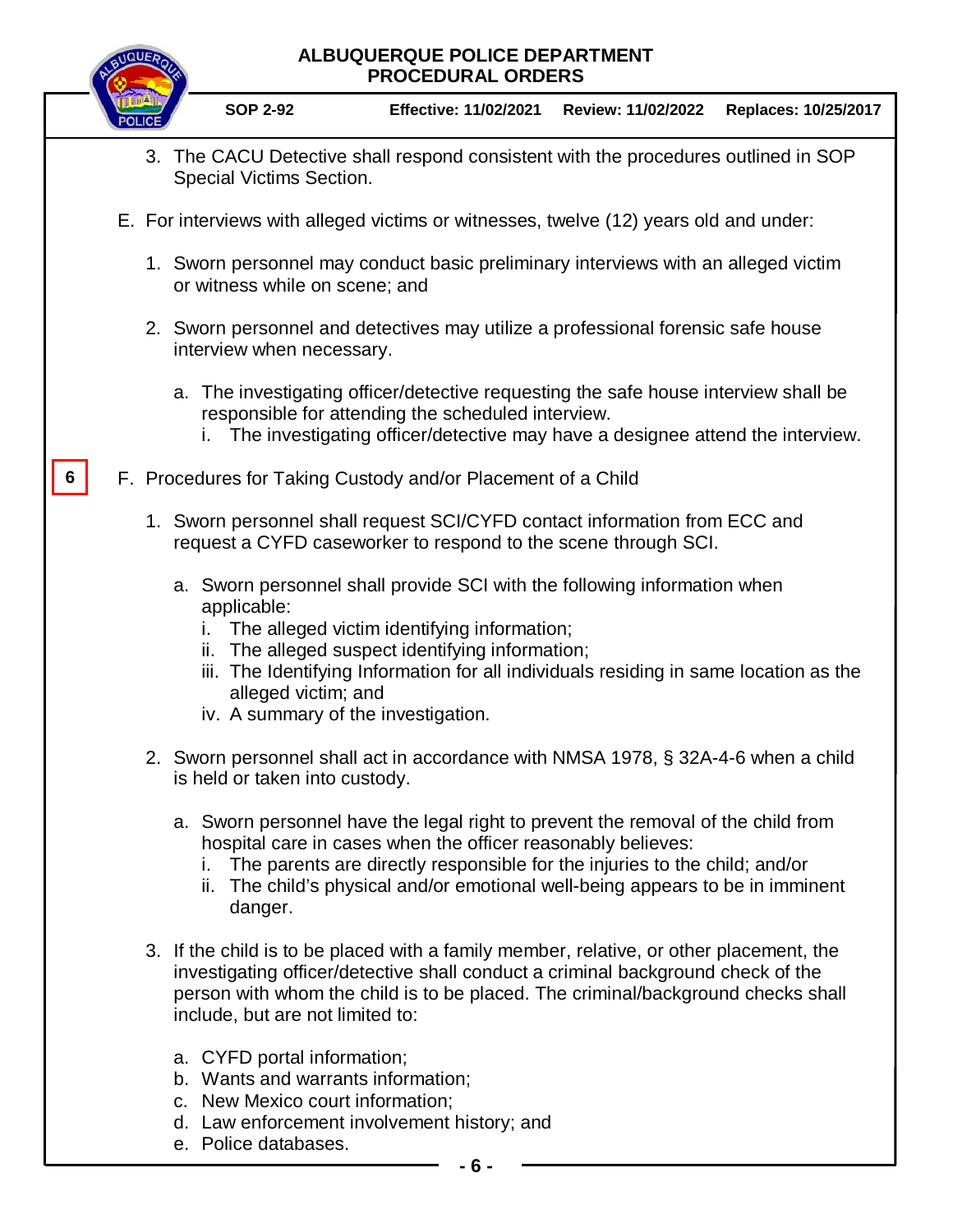

**SOP 2-92 Effective: 11/02/2021 Review: 11/02/2022 Replaces: 10/25/2017**

- i. The results of the criminal/background check shall be documented in the officer's Uniform Incident Report.
- ii. Sworn personnel may also request RTCC to conduct the criminal/background check.
- 4. All facts to support taking the custody of a child or placement of a child shall be documented in the officer's Uniform Incident Report.
- 5. When CYFD requests the Department take custody of a child, the officer shall ask the caseworker for all information of abuse or neglect.
	- a. If the caseworker has no facts to support taking custody of a child, and the officer does not find reasonable grounds to remove the child, the officer shall:
		- i. Document in their Uniform Incident Report the caseworker's statement; and
		- ii. Request that the caseworker get a court order to remove the child.
- 6. The officer's Uniform Incident Report shall list the offense for which the child was taken into protective custody.
- G. Crimes Against Children Unit Serious Crimes Call-Out
	- 1. The on-call supervisor shall ensure there are an adequate number of detectives available to conduct the investigation. This shall be determined upon review of the call which includes, but is not limited to:
		- a. Identification and number of witnesses or individuals to be interviewed; and
		- b. Case complexity or any other determinant factor identified by the supervisor.
	- 2. The on-call supervisor is authorized to contact on-call Serious Crimes Call-Out Team personnel for assistance or any other determined on-call investigative unit to achieve adequate staffing for the investigation.
	- 3. The on-call supervisor shall ensure that the primary and secondary on-call CACU Detectives are taking casing responsibility.
	- 4. The on-call supervisor shall ensure that the on-call District Attorney is notified and shall request them to respond to the scene.
	- 5. The on-call supervisor shall ensure that SCI is contacted if circumstances are identified that meet state required reporting in compliance with NMSA 1978, § 32A-4-3.
	- 6. The on-call supervisor shall complete the Violent Crimes/Homicide Call-Out Sheet and email it to the current contact list provided by the Homicide Unit, as soon as reasonably possible, but prior to clearing the scene.
	- 7. The on-call supervisor shall ensure the instructional reporting process is emailed to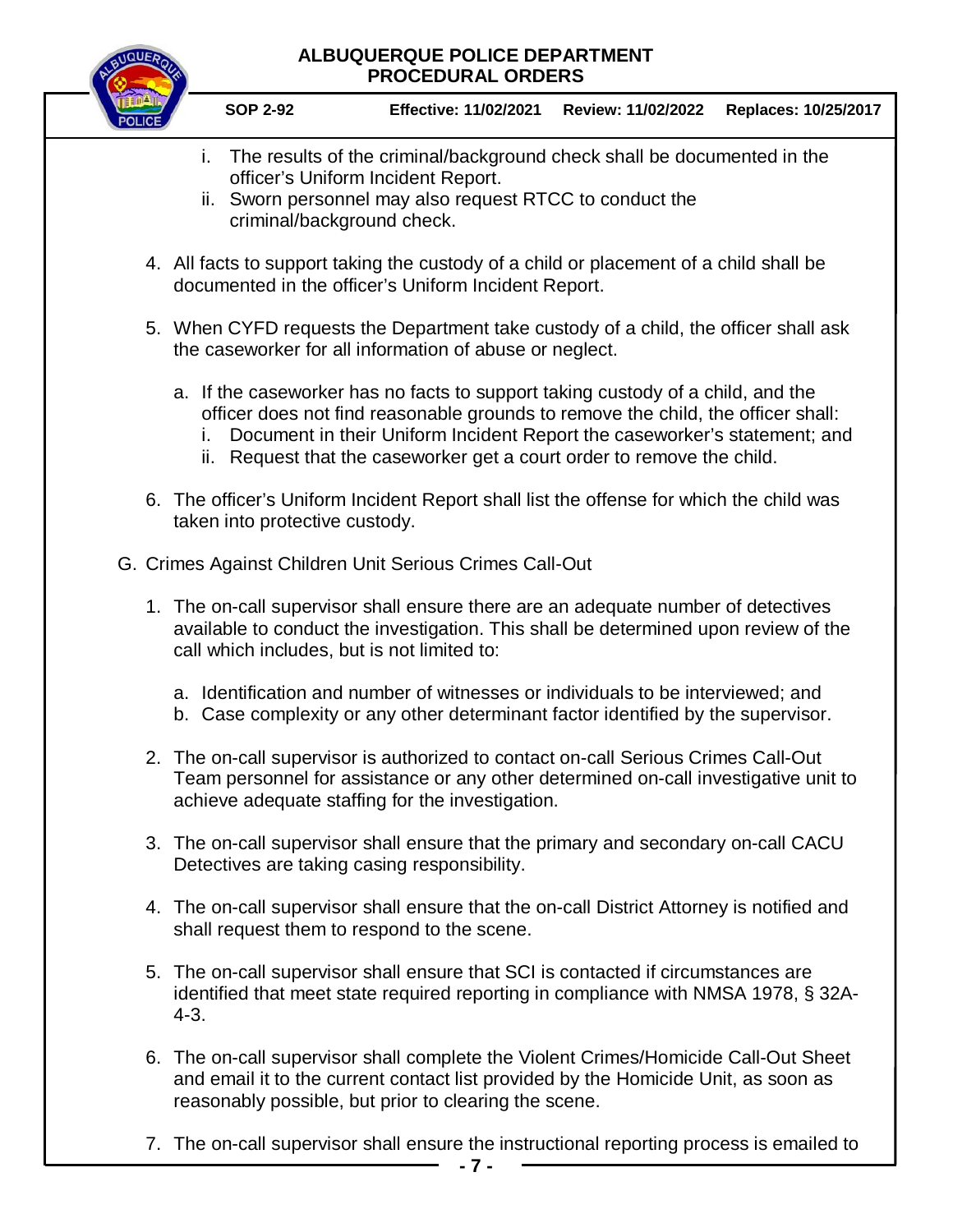

**3**